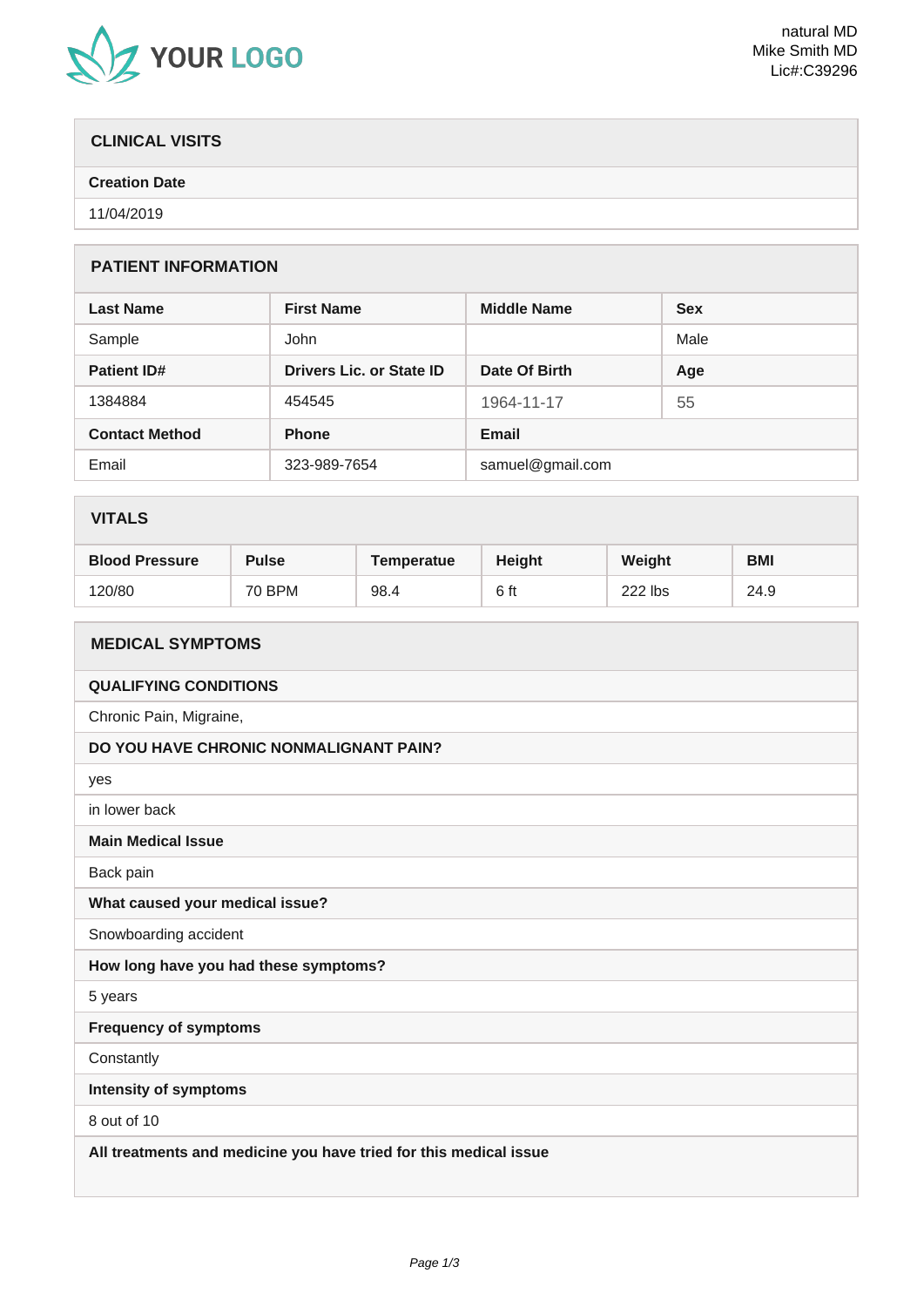

**Chiropractor** 

#### **Do you have X-rays or test results?**

no

#### **Additional details about your medical use**

Hurts more on cold days

#### **Additional doctors seen for this problem: (name, address, date of visit, reason for visit)**

None

**Have you ever been prescribed or taken medication for any of these problems?**

yes

**Medications**

Vicodin

**Medications**

Vicodin

| <b>REVIEW OF SYMPTOMS</b> |
|---------------------------|
| <b>GENERAL</b>            |
| Weakness, Fatigue,        |
| <b>SKIN</b>               |
| Itching,                  |
| <b>HEENT</b>              |
| Headaches,                |
| <b>CARDIOVESCULAR</b>     |
| Hypertension,             |
| <b>MUSCULOSKELETAL</b>    |
| Joint Swelling,           |
| NEUROLOGIC/PSYCHIATRIC    |
| Muscle Cramps/Spasms,     |
|                           |
| <b>SOCIAL HISTORY</b>     |
| <b>Smoking</b>            |

no

**Alcohol**

yes

**Frequency**